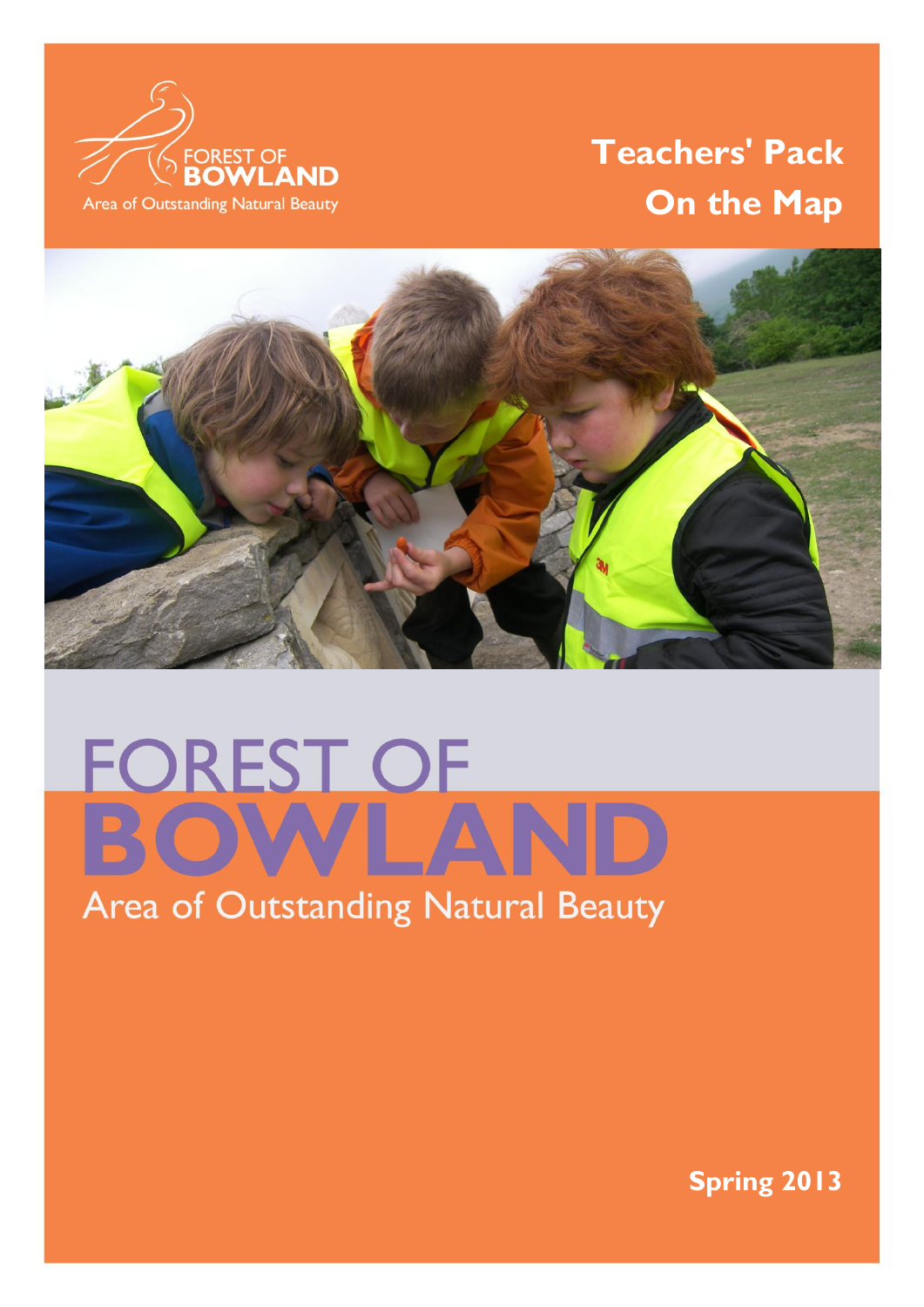#### **Introduction**

These activities are great for helping children to become familiar with maps and aerial photographs and to demonstrate just what a wealth of information they contain.

**National Curriculum Subject:** Geography

**Key Stage:** Upper Key Stage 2

#### **Learning Outcomes:**

- Children can name and demonstrate simple compass directions and give four figure grid references.
- Children can calculate approximate distances and name a variety of symbols on Ordnance Survey maps.
- Children can annotate aerial photographs by using OS maps of the same area.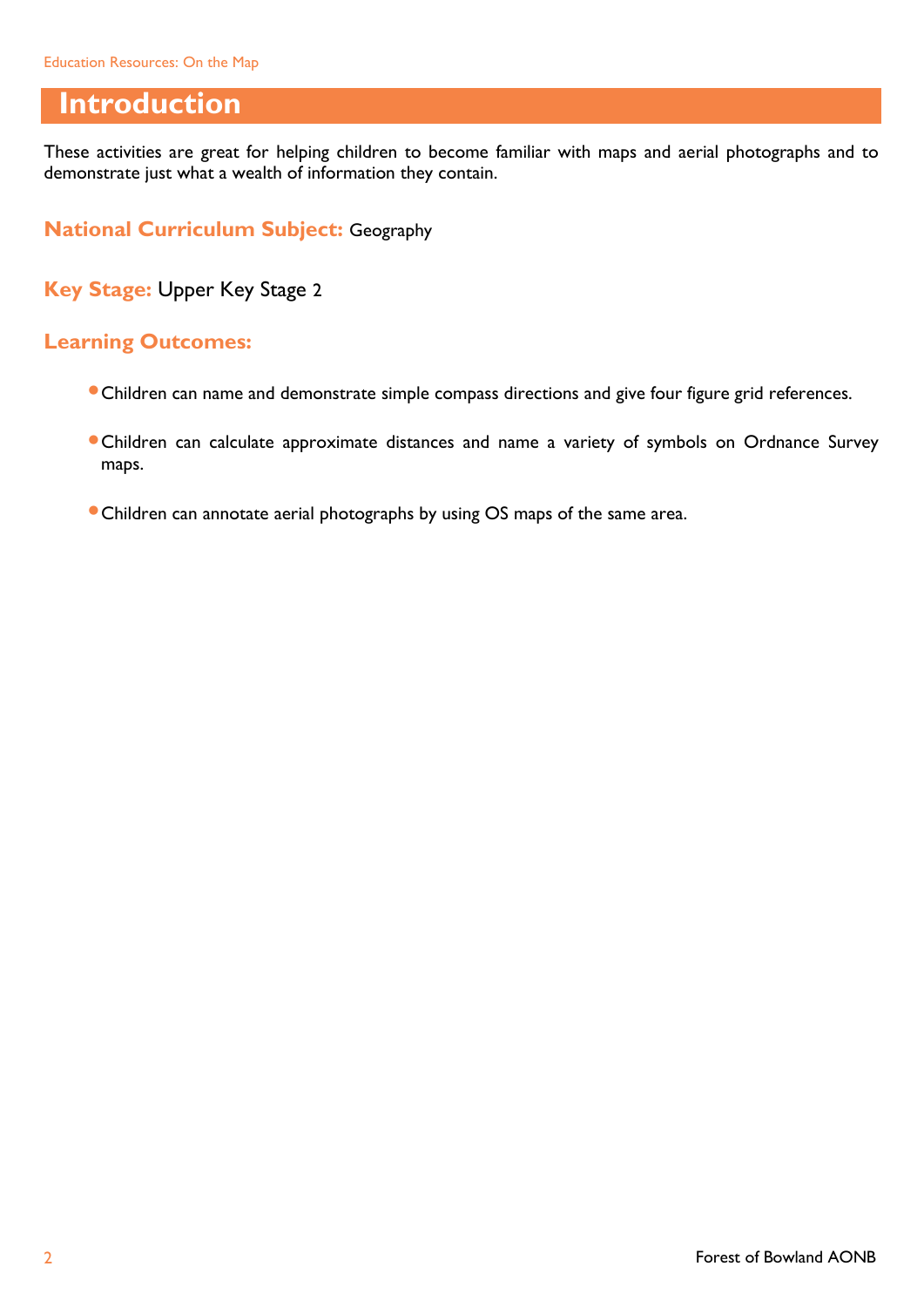## **Activity 1: Map It!**

# **Key Theme**

Introducing/reinforcing map reading skills and compass directions. (North is at the top of the page on these Ordnance Survey maps and all grid references for this area begin with the letters SD).

#### **Resources**

Downloadable:

Ordnance Survey map of the farm you are visiting: [\(Backsbottom;](http://www.forestofbowland.com/files/uploads/education/backsbottomfarmordnancesurvey_modern.pdf) [Cobble Hey;](http://www.forestofbowland.com/files/uploads/education/cobbleheyfarmordnancesurvey_modern.pdf) [Keasden Head;](http://www.forestofbowland.com/files/uploads/education/keasdenheadordnancesurvey_modern.pdf) [Laund;](http://www.forestofbowland.com/files/uploads/education/laundfarmordnancesurvey_modern.pdf) [Lower Gazegill;](http://www.forestofbowland.com/files/uploads/education/lowergazegillfarm_ordnancesurvey.pdf) [New Laund;](http://www.forestofbowland.com/files/uploads/education/newlaundfarmordnancesurvey_modern.pdf) [Windy Pike\)](http://www.forestofbowland.com/files/uploads/education/windypikefarm_ordnancesurveymodern.pdf)

List of questions relating to each map – pupil sheets [\(Backsbottom;](http://www.forestofbowland.com/files/uploads/education/template_mapit_backsbottomfarm_pupilsheet.doc) [Cobble Hey;](http://www.forestofbowland.com/files/uploads/education/template_mapit_cobbleheyfarm_pupilsheet.doc) [Keasden Head;](template_mapit_keasdenheadfarm_pupilsheet.doc) [Laund;](http://www.forestofbowland.com/files/uploads/education/template_mapit_laundfarm_pupilsheet.doc) [Lower Gazegill;](http://www.forestofbowland.com/files/uploads/education/template_mapit_lowergazegillfarm_pupilsheet.doc) [New Laund;](http://www.forestofbowland.com/files/uploads/education/template_mapit_newlaundfarm_pupil_sheet.doc) [Windy Pike\)](http://www.forestofbowland.com/files/uploads/education/template_mapit_windypikefarm_pupil_sheet.doc)

List of questions relating to each map (with answers) – teachers' sheet [\(Backsbottom;](http://www.forestofbowland.com/files/uploads/education/template_mapit_backsbottomfarm_answers.doc) [Cobble Hey;](http://www.forestofbowland.com/files/uploads/education/template_mapit_cobbleheyfarm_answers.doc) [Keasden Head;](http://www.forestofbowland.com/files/uploads/education/template_mapit_keasdenheadfarm_answers.doc) [Laund;](http://www.forestofbowland.com/files/uploads/education/template_mapit_laundfarm_answers.doc) [Lower Gazegill;](http://www.forestofbowland.com/files/uploads/education/template_mapit_lowergazegillfarm_answers.doc) [New Laund;](http://www.forestofbowland.com/files/uploads/education/template_mapit_newlaundfarm_answers.doc) [Windy Pike\)](http://www.forestofbowland.com/files/uploads/education/template_mapit_windypikefarm_answers.doc)

[Ordnance Survey map key](http://www.forestofbowland.com/files/uploads/education/ordnancesurvey_mapkey.pdf)

### **What to do**

This would be a good activity to carry out before you visit your chosen farm as it will give the children an idea of the type of landscape they are about to go to and will help to put the farm into context.

Using the downloadable maps (you'll find one for each of the profiled farms), the children should answer the questions on the relevant accompanying sheet. You could try making this a timed activity, giving the children five minutes to see how many questions they can answer. (The children will also need the downloadable Ordnance Survey map key.)

As an alternative, on-farm activity, get the children to stand where they have plenty to see – choose a safe spot away from moving farm vehicles etc. As you call out different compass directions, the children spin round to face the right direction and shout back what they can see e.g. milking parlour/farmhouse/tractor shed/field. In a large class, you might get several different answers with this, so perhaps best done with smaller groups.